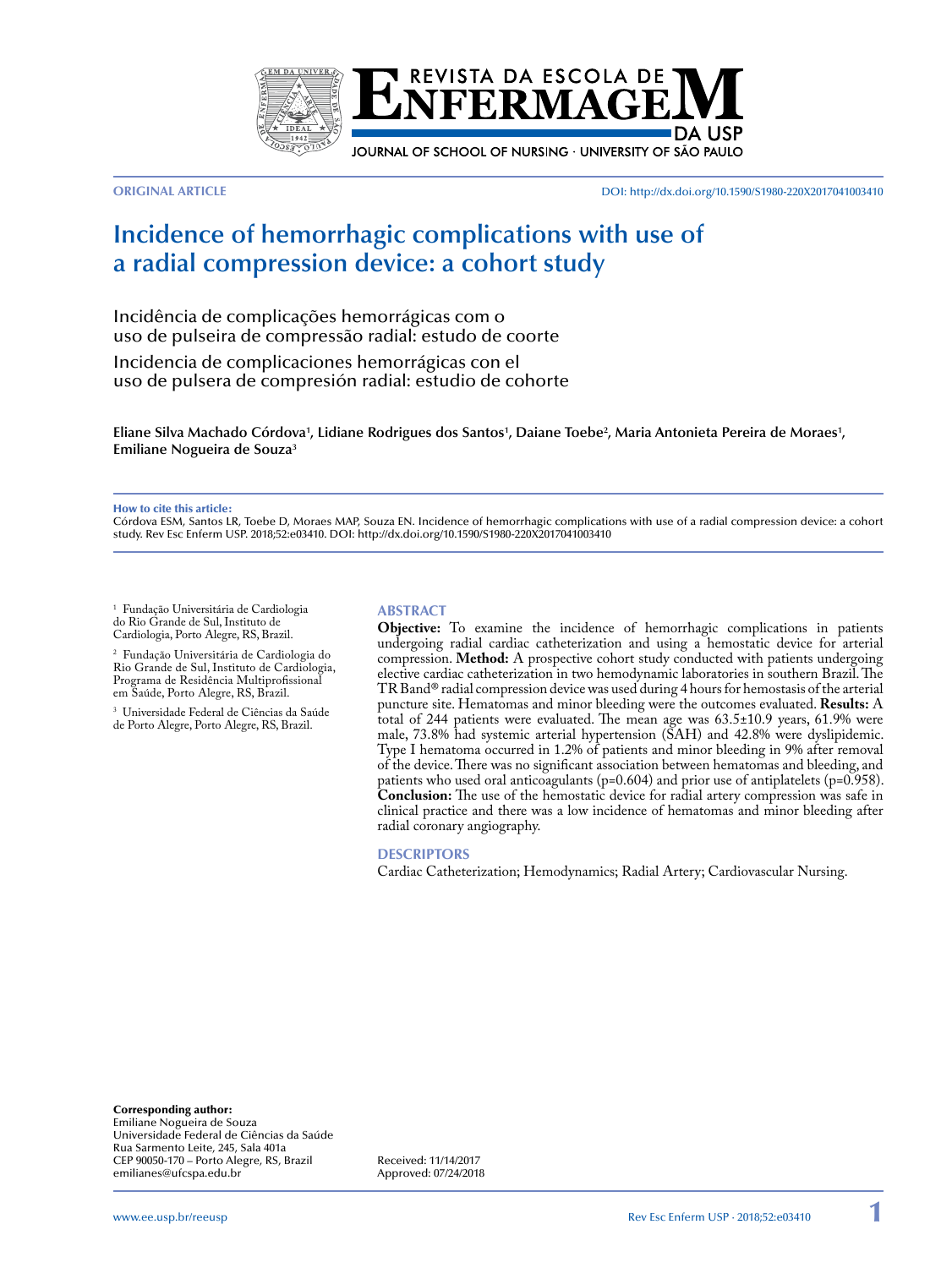# INTRODUCTION

The radial pathway has been widely used in percutaneous cardiovascular procedures, since it allows performing complex interventions with reduction of intensity and duration of hemostasis after arterial pressure, and is associated with lower rates of vascular complications and major bleedings with potential impact on morbidity and mortal $itv^{(1-4)}$ . Another important factor of this approach is the preferential choice by patients, because it provides greater comfort in recovery after the intervention by enabling early ambulation and shorter hospitalization time(5-6). However, the small caliber of the artery makes puncture difficult and requires a longer learning curve compared to femoral access, but these challenges are often overcome with operators' experience(7-8). Vascular complications and radial artery occlusion (RAO) are some of the reported complications that may predispose the patient to extremity ischemia. However, occurrences of this magnitude are infrequent and should not be considered limiting. Data from the literature describe a low incidence of RAO when diagnosed clinically or by ultrasound<sup>(1,9-10)</sup>. Multiple radial artery catheterizations, larger doses of heparin, longer compressions, and use of a larger caliber introducer are the most common predisposing factors for these complications<sup>(11)</sup>. Another concern in the interventional practice, although smaller, is the duration of bleeding and the delay of hemostasis after arterial compression.

Among the available methods of radial compression widely used in hemodynamics laboratories, there is manual compression, the use of occlusive dressings with elastic bandage and hemostatic devices. These may reduce the time to reach hemostasis and prevent complications related to arterial patency. Previous studies comparing compression devices of the arterial puncture site between patients undergoing percutaneous procedures indicate a slightly higher incidence of bleeding and hematoma with use of compression dressings compared to hemostatic devices, without prejudice to the patency of the artery used and without prolonging hospital stay<sup>(12-13)</sup>. The TR Band® radial compression device was developed by Terumo Medical, is easy to handle, hygienic and reusable, an advantage in reducing hospital costs compared to other compression techniques $(10)$ .

The different methods and devices available have been well accepted in clinical practice. However, each service or team seeks to develop safe and effective strategies according to their reality and availability. Thus, sharing systematized care practices in the interventionist cardiology scenario can contribute to improvements in care lines involving patients undergoing percutaneous intervention with repercussions on quality and care safety. In light of the above and the need to evaluate a new technology handled by nursing, this study was designed for checking the incidence of hemorrhagic complications in patients undergoing radial cardiac catheterization and using a compression device.

## METHOD

#### **TYPE OF STUDY**

Prospective, non-comparative cohort study.

## **POPULATION**

Patients of both sexes, aged 18 years or older, who underwent elective cardiac catheterization (elective coronary angiography) with an initial radial airway approach, and used the TR Band® hemostatic device were included. Patients who underwent angioplasty soon after the diagnostic examination were excluded.

## **SCENARIO**

The study was conducted in two hemodynamic laboratories in southern Brazil. One of these laboratories provides public and private health care, is located in the northeast region of Rio Grande do Sul, and has five hemodynamic doctors and two nurses. The other is located in the region of Planalto Catarinense, provides private health care exclusively, and has two hemodynamic doctors and one nurse.

# SAMPLE CALCULATION

The sample size calculation was based on a previous study<sup>(12)</sup>, in which there was a 3.4% incidence of hemorrhagic complications. The following were considered: 95% confidence interval, a margin of error of 1.5%, and an approximate population of 400 patients/year. It was estimated a need to evaluate 234 patients (including 20% of losses).

## DATA COLLECTION

Subjects were included in the study after the diagnostic examination, when they accepted to participate. After the end of cardiac catheterization, the hemodynamicist applied the hemostatic device while in the hemodynamics room, removed the introducer and inflated the air bladder according to manufacturer's guidelines (15 ml of air). Patients remained with the compression device for 4 hours (time recommended by the manufacturer) outside the hemodynamics room, seated in reclining seats. After the 3<sup>rd</sup> hour, started the air bladder deflation by keeping it connected to the plunger, controlling the plunger with the thumb, and observing the puncture site. The total time for deflation was 1 hour, since every 15 minutes, 4 ml of air were deflated, and in the last 15 minutes, the remaining 3 ml of air. As the device was transparent, the puncture site could be visualized hourly. During this period until complete removal of the device, was evaluated the occurrence of hemorrhagic complications. Once hemostasis was reached after the 4<sup>th</sup> hour, the device was removed, and patients were released home.

In all patients included in this study for elective exams (cardiac catheterization), were used 5F or 6F introducers, 5,000 IU of heparin and 70 ml of non-ionic contrast agent - Iopamiron 370®.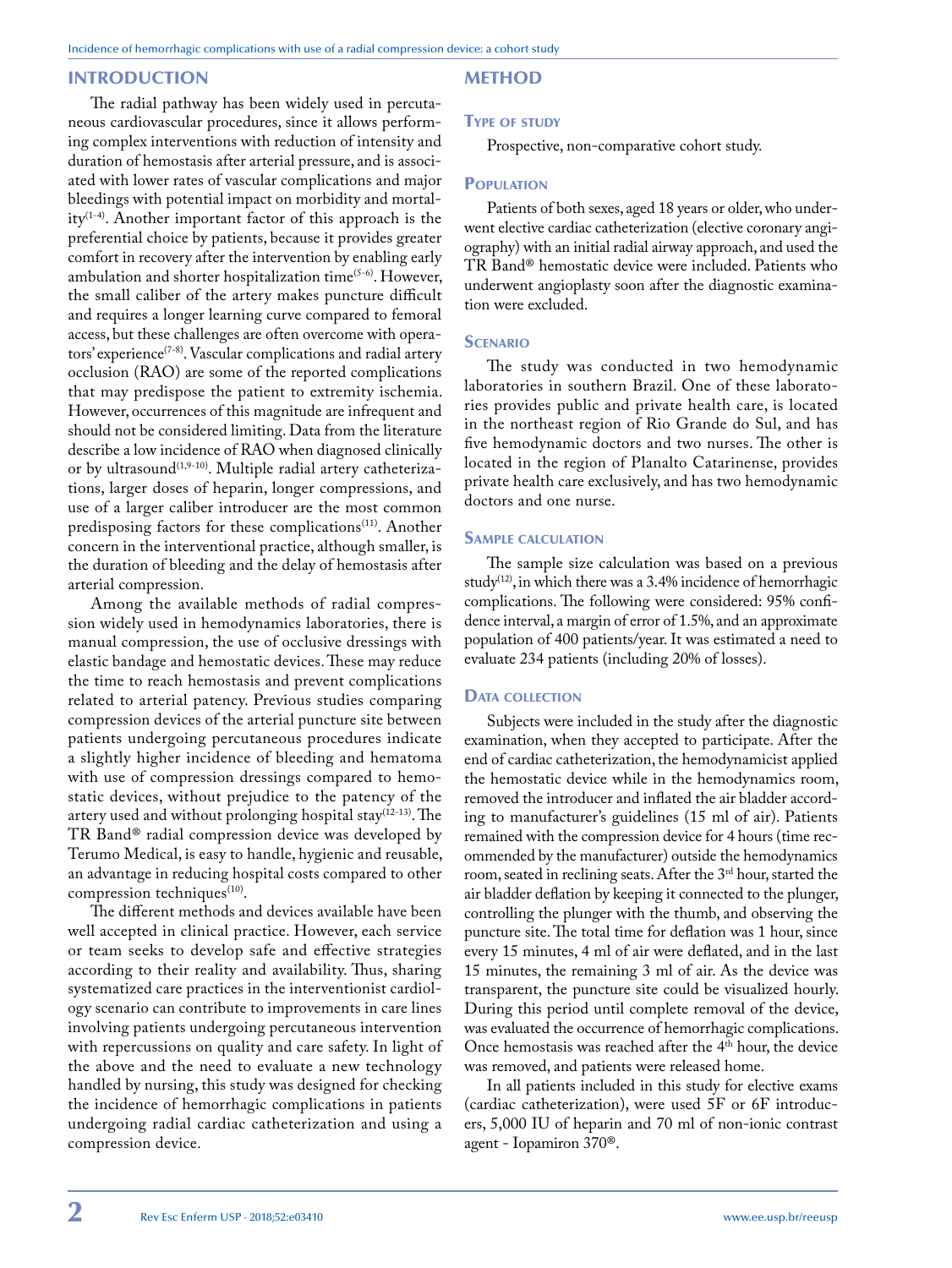The independent variables evaluated were age, weight, sex, comorbidities (systemic arterial hypertension, diabetes mellitus, dyslipidemia, previous acute myocardial infarction, previous cerebrovascular accident, chronic obstructive pulmonary disease, chronic renal failure, peripheral obstructive arterial disease), previous use of oral anticoagulant, oral antiplatelet, caliber of introducer caliber, number of use of devices, procedure time.

# Outcomes and follow-up

The outcomes evaluated were the occurrence of hemorrhagic complications, namely hematomas and minor bleeding. Hematomas were classified as type I ( $\leq$  5 cm diameter); type II ( $\leq 10$  cm diameter), type III ( $> 10$  cm, without reaching the elbow); type IV (hematoma extending beyond the elbow); and type V (any hematoma with ischemic injury of the hand) $(14)$ . Minor bleeding was any visible sign of blood during use and at the time of removal of the radial compression device (TR Band®). In case of minor bleeding during the first 3 hours of wearing the device, was added a further 1 ml of air, and normally performing deflation in the 3rd hour. The success of the device was defined as obtaining adequate hemostasis at the end of the procedure with the TR Band® device with no need for conversion to compression dressing with elastic bandage<sup>(10)</sup>. The follow-up was performed from application of the device to its removal. All patients were followed up by the service nurse, who performed the deflation, monitoring and removal of the device. In case of minor bleeding during the initiation of deflation (3rd hour) and removal of the device (4th hour), air was again inflated until reaching 15 ml, and after 1 hour, the deflation started again with the same scheme as previously mentioned.

## Analysis and processing of data

Statistical analyzes were performed with the Statistical Package for Social Sciences (SPSS), version 22.0. Categorical variables were expressed as absolute numbers (n) and percentages (%), and continuous variables were expressed as mean±standard deviation for those with normal or median distribution and interquartile range. In order to find associations between the variables, was used the chi-square test, and for the association between the independent variables and the occurrence of grouped outcomes (hematoma plus minor bleeding) was performed the unadjusted univariate logistic regression.

## Ethical aspects

The research project was approved by the Research Ethics Committee of institutions under number 1.338.057, year 2015, according to resolution 466/12. All patients signed the Informed Consent form.

## RESULTS

A total of 244 patients were included, of which 62.0% were male, and the mean age was 63.5±10.9 years. Table

1 shows the sociodemographic and clinical characteristics of the sample, and the most prevalent comorbidities were systemic arterial hypertension (180; 73.8%) and dyslipidemia (140; 42.8). In most patients, was used the 5F introducer (63.9%). The mean reuse of the TR Band*®* device was 23.42±17.05, and new devices were used in 14 (5.7%) patients. Regarding the duration of the examination, in 215 (88.1%) patients, it was up to 30 minutes.

Table 1 – Sociodemographic and clinical characteristics – Porto Alegre, RS, Brazil, 2016.

| <b>Variables</b>                        | $n$ (%)         |
|-----------------------------------------|-----------------|
| Male sex                                | 151 (61.9)      |
| $Age*$                                  | $63.5 \pm 10.9$ |
| Systemic arterial hypertension          | 180 (73.8)      |
| Dyslipidemia                            | 140 (42.8)      |
| Diabetes Mellitus                       | 85 (34.8)       |
| Prior cerebral vascular accident        | 16(6.6)         |
| Acute myocardial infarction             | 33 (13.5)       |
| Chronic renal failure                   | 3(1.2)          |
| Chronic obstructive pulmonary disease   | 4(1.6)          |
| Peripheral arterial obstructive disease | 6(2.5)          |
| Prior use of oral anticoagulant         | 6(2.5)          |
| Prior use of antiplatelet               | 155(63.5)       |

\*Variable presented with mean/standard deviation.

Note: (n=244).

#### **HEMORRHAGIC COMPLICATIONS**

Regarding the outcomes evaluated, 25 patients (10.2%) had hemorrhagic complications, with a predominance of minor bleeding during deflation of the device  $(3<sup>rd</sup> hour)$ in seven (2.8%) patients, and during removal of the device  $(4<sup>th</sup> hour)$  in 15  $(6.2%)$  patients. These and other data are shown in Table 2.

Table 2 – Complications with the use of radial compression devices – Porto Alegre, RS, Brazil, 2016.

| <b>Hemorrhagic complications</b>                              | n (%)   |
|---------------------------------------------------------------|---------|
| Type I hematoma                                               | 3(1.2)  |
| Minor bleeding                                                | 22(9.0) |
| During first 3 hours of use                                   | 7(2.8)  |
| 3 <sup>rd</sup> hour (during deflation and removal of device) | 15(6.2) |
| $\mathbf{M}$ $\mathbf{M}$                                     |         |

Note: (n=244).

There was no significant association between the most prevalent comorbidity in the sample (SAH – systemic arterial hypertension), the procedure time, the use of oral anticoagulant or antiplatelet and the incidence of hemorrhagic complications due to use of the TR Band® (data presented in Table 3).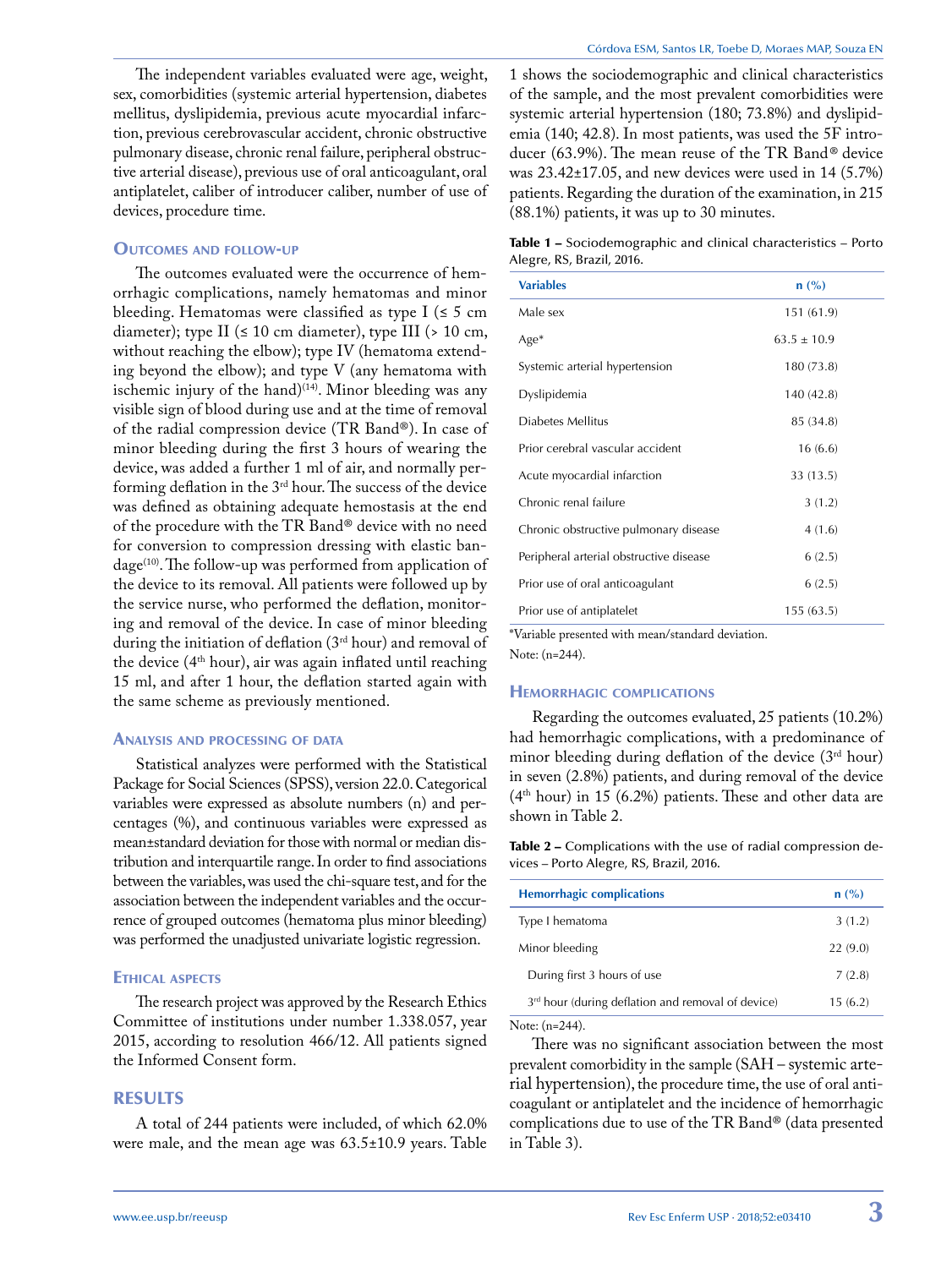| <b>Table 3 –</b> Association between independent variables and hem- |  |  |  |
|---------------------------------------------------------------------|--|--|--|
| orrhagic complications – Porto Alegre, RS, Brazil, 2016.            |  |  |  |

| <b>Independent variable</b>      | <b>Hemorrhagic</b><br>complications<br>$n$ (%) | <b>Crude OR</b><br>$(95\% \text{ Cl})$ | p     |
|----------------------------------|------------------------------------------------|----------------------------------------|-------|
| <b>SAH</b>                       |                                                |                                        |       |
| Yes                              | 18(10.0)                                       | $0.90(0.37-2.42)$                      | 0.832 |
| No                               | 7(10.9)                                        | 1.00                                   |       |
| <b>Procedure time</b>            |                                                |                                        |       |
| $<$ 30 min                       | 21 (9.8)                                       | 1.00                                   |       |
| 30-60 min                        | 4(13.8)                                        | $1.4(0.40-4.27)$                       | 0.505 |
| <b>Prior use of OAC</b>          |                                                |                                        |       |
| Yes                              | 1(16.7)                                        | 1.78 (0.09-11.67)                      | 0.604 |
| No                               | 24(10.1)                                       | 1.00                                   |       |
| <b>Prior use of antiplatelet</b> |                                                |                                        |       |
| Yes                              | 16(10.3)                                       | $1.02(0.44 - 2.51)$                    | 0.958 |
| No                               | 9(10.1)                                        | 1.00                                   |       |
|                                  |                                                |                                        |       |

SAH: systemic arterial hypertension; OAC: oral anticoagulant; OR: odds ratio; CI: confidence interval.

# **DISCUSSION**

The use of radial access is recognized as a safe way of performing cardiac diagnostic catheterization and percutaneous coronary interventions (PCI), and in the literature, different compression methods for hemostasis have been described<sup>(1,3-4)</sup>. The present study examined the incidence of hemorrhagic complications in patients undergoing radial cardiac catheterization with use of a hemostatic device for radial compression during a 4-hour period. The knowledge of results achieved with new devices that are also handled by nurses with different deflation schemes is relevant for better defining the care actions, since these professionals are directly involved in the monitoring and evaluation of the puncture site after the procedure.

In a sample mostly composed of elderly men with SAH, the results of this study showed the use of a compression device is safe in relation to the incidence of type I hematomas (1.2%) and minor bleedings (9.0%). The previous use of oral anticoagulant and antiplatelets did not influence the outcomes in the studied sample. In a previous study in which was evaluated hemostasis with use of the TR Band® device after radial puncture in patients with acute coronary syndrome and similar sociodemographic characteristics to this study, the incidence of hematoma was 3.4% (all type II) (1). In another study, were compared two radial compression devices in patients after percutaneous coronary intervention, and was found that 20% of those using the TR Band® device presented minor bleeding<sup>(15)</sup>. Furthermore, the patients evaluated in our study underwent only a coronary diagnostic procedure, and generally, with a shorter duration than PCI.

Hemostasis obtained by pneumatic pressure of the device applied directly to the radial artery site has proved to be useful and easy to handle, in addition to allowing visualization of the puncture site, because the material is transparent. Equally important are the comfort and shorter recovery time of patients when using the radial access route, since they can move even with restricted movement of the catheterized upper limb.

Different compression devices are offered by the specialized industry. However, the quality of the product should be combined with patients' comfort and safety. A randomized clinical trial conducted with 790 patients compared two methods of radial compression. The results showed there were less reports of pain at the puncture site in patients using the TR Band*®* device compared to the group using the Radistop device of radial artery compression that is somewhat larger than the device (77% vs. 61%; P=0.0001). In addition, the time to reach hemostasis was lower in the group using the TR Band® (5.32±2.29 vs. 4.83±2.23 h; p=0.004). However, both devices were effective and safe for hemostatic compression<sup>(16)</sup>. Health teams must be particularly attentive to the female sex (lower wrist diameter than that of men), length of stay of the introducer and higher pressure volume, since these factors have been associated with the presence of bruising and pain at the arterial puncture site $(17)$ . It is important to remember that the air volume pushed into the bladder of the device must be adjusted according to the manufacturer's instruction (15 ml), but there is no standardized information on the compression time. In a recent study, were evaluated three different intensities and compression periods. The results showed that a short period of 90 minutes of compression and the injection of less air than recommended  $(10 \text{ ml})$  were sufficient for hemostasis<sup> $(18)$ </sup>.

Recent data point to considering hemostatic devices as an economical and simple method of therapeutic option and non-invasive treatment of vascular complications, such as pseudoaneurysm and arteriovenous fistula<sup>(19-20)</sup>. Another feature of the compression device is that it can be reused several times, although a little more costly. The elastic bandage, in turn, is more economical, but disposable, that is, single use.

Maintaining arterial patency during hemostasis is the most important parameter for reducing the risk of arterial occlusion, which is one of the most concerning complications for the team. In spite of the low occurrence of this complication, data from the literature show it ranges between 1% and 10% in patients undergoing percutaneous coronary procedures<sup>(9)</sup>. In a randomized study involving 400 diagnostic coronary procedures, the incidence of early radial occlusion was 7%, and of late occlusion was 5%(21). During the hemostasis process with use of the TR Band® device, the careful observation, prompt detection of hematoma and adequate handling of the device performed by nursing are key for avoiding further complications. This device allows flexibility in the inflation process, time of permanence and deflation, so that each service can adopt one of the more evidence-based strategies in relation to safety. New comparative studies, either with control group, or with other devices used for radial compression, are needed in order to ratify the device safety and present other deflation schemes.

Among the limitations of this study, there is the fact that ultrasonography was not performed for evaluation of arterial patency after device use, as well as the lack of a patient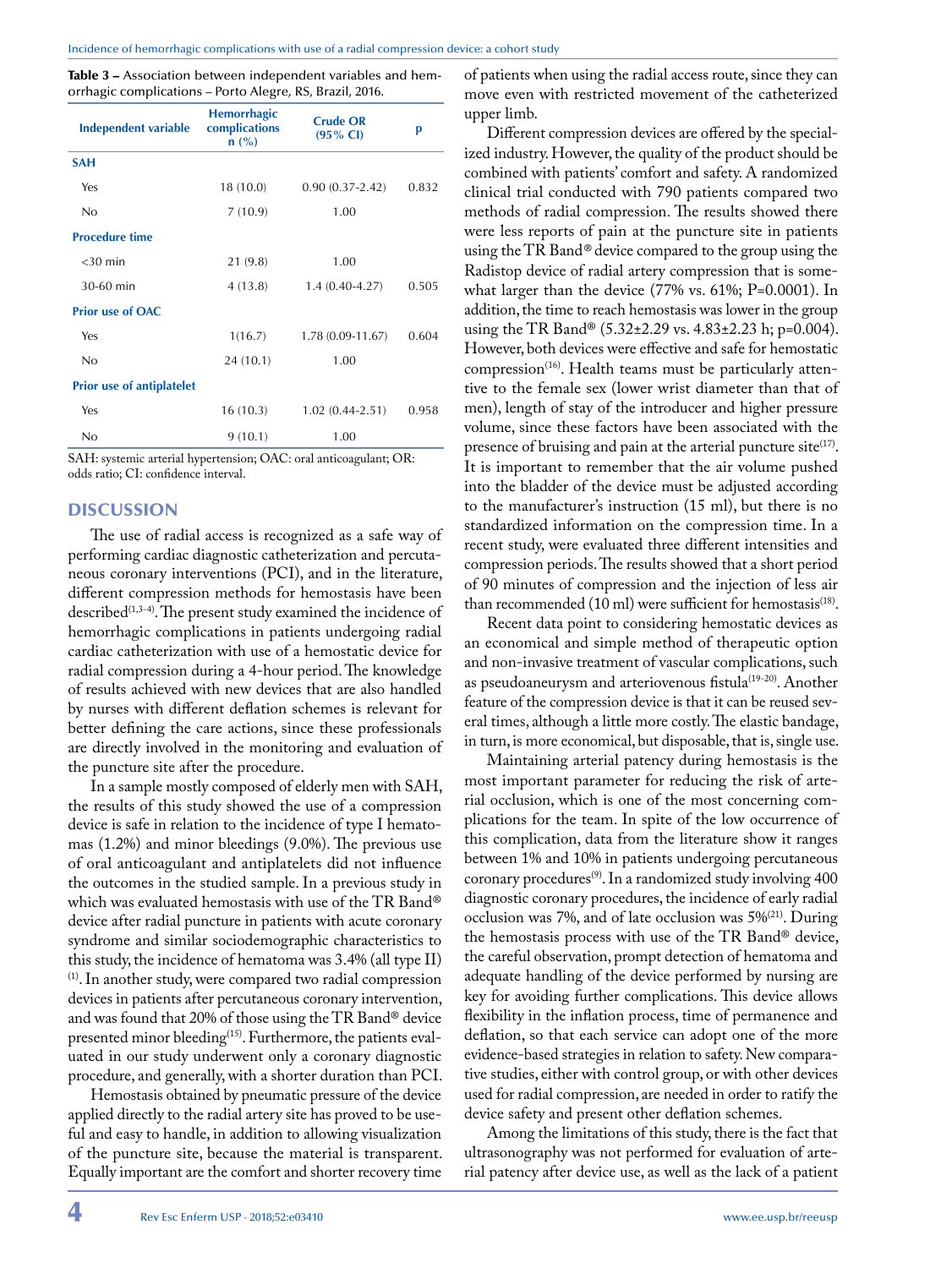control group, since the device was used in all patients undergoing percutaneous radial procedure.

## **CONCLUSION**

The use of the hemostatic device for radial artery compression during a 4-hour period proved to be safe in clinical

#### **RESUMO**

practice and with a low incidence of hemorrhagic complications after elective cardiac catheterization. The contribution of this study to nursing care practice is presenting the results of a strategy of using a device after percutaneous procedures in cardiology. The results of this longitudinal study can support nurses' decision-making in their daily work.

**Objetivo:** Verificar a incidência de complicações hemorrágicas em pacientes submetidos a cateterismo cardíaco radial e com uso de pulseira hemostática para compressão arterial. **Método:** Estudo de coorte prospectivo, conduzido com pacientes submetidos a cateterismo cardíaco eletivo, em dois laboratórios de hemodinâmica no sul do Brasil. Para a hemostasia do sítio de punção arterial, foi utilizada a pulseira de compressão radial TR Band® por 4 horas. Os desfechos avaliados foram hematomas e sangramento menor. **Resultados:** Foram avaliados 244 pacientes, com idade média de 63,5±10,9 anos, 61,9% do sexo masculino, 73,8% com hipertensão arterial sistêmica e 42,8% dislipidêmicos. Ocorreram 1,2% de hematoma tipo I e 9% de sangramento menor depois da retirada da pulseira. Não houve associação significativa entre hematomas e sangramentos e os pacientes que faziam uso de anticoagulante oral (p=0,604) e uso prévio de antiplaquetário (p=0,958). **Conclusão:** O uso da pulseira hemostática para compressão da artéria radial mostrou-se segura na prática clínica e com reduzida incidência de hematomas e sangramento menor após cinecoronariografia por via radial.

## **DESCRITORES**

Cateterismo Cardíaco; Hemodinâmica; Artéria Radial; Enfermagem Cardiovascular.

#### **RESUMEN**

**Objetivo:** Verificar la incidencia de complicaciones hemorrágicas en pacientes sometidos a cateterismo cardiaco radial y con el uso de pulsera hemostática para compresión arterial. **Método:** Estudio de cohorte prospectivo, conducido con pacientes sometidos a cateterismo cardiaco electivo, en dos laboratorios de hemodinámica en el sur de Brasil. Para la hemostasia del sitio de punción arterial, se utilizó la pulsera de compresión radial TR Band**®** por 4 horas. Los resultados evaluados fueron hematomas y sangrado menor. **Resultados:** Fueron evaluados 244 pacientes, con edad media de 63,5±10,9 años, el 61,9% del sexo masculino, el 73,8% con hipertensión arterial sistémica y el 42,8% dislipidémicos. Ocurrió el 1,2% de hematoma tipo I y el 9% de sangrado menor después de la retirada de la pulsera. No hubo asociación significativa entre hematomas y sangrados y los pacientes que hacían uso de anticoagulante oral (p=0,604) y uso previo de antiplaquetario (p=0,958). **Conclusión:** El uso de la pulsera hemostática para compresión de la arteria radial se mostró segura en la práctica clínica y con reducida incidencia de hematomas y sangrado menor luego de cinecoronariografía por vía radial.

#### **DESCRITORES**

Cateterismo Cardíaco; Hemodinámica; Arteria Radial; Enfermería Cardiovascular.

## **REFERENCES**

- 1. Santos MA, Borba RP, Moraes CV, Voltolini I, Azevedo EM, Cardoso CR, et al. Evaluation of radial artery patency after transradial catheterization. Rev Bras Cardiol Invasiva [Internet]. 2012 [cited 2017 June 13];20(4):403-7. Available from: http://www.scielo.br/pdf/ rbci/v20n4/v20n4a11.pdf
- 2. Hamon M, Pristipino C, Di Mario C, Nolan J, Ludwig J, Tubaro M, et al. Consensus document on the radial approach in percutaneous cardiovascular interventions: position paper by the European Association of Percutaneous Cardiovascular Interventions and Working Groups on Acute Cardiac Care\*\* and Thrombosis of the European Society of Cardiology. EuroIntervention. 2013;8(11):1242-51.
- 3. Dall'Orto CC, Lopes RPF, Oliveira LDS, Cisari G, Souza Marques A, Perea JCC, et al. Intervenção coronária percutânea por acesso transradial em pacientes com infarto agudo do miocárdio com supradesnivelamento do segmento ST. Rev Bras Cardiol Invasiva [Internet]. 2012 [citado 2017 maio 30];20(3):282-7. Disponível em: http://www.scielo.br/pdf/rbci/v20n3/11.pdf
- 4. Tebet MA, Andrade PB, Andrade MVA. Segurança e eficácia da cateterização cardíaca direita e esquerda pelo acesso transradial comparado ao transfemoral: experiência inicial. Rev Bras Cardiol Invasiva [Internet]. 2008 [citado 2017 mar. 16];16(3):317-21. Disponível em: http:// www.scielo.br/pdf/rbci/v16n3/v16n3a13.pdf
- 5. Deuling JH, Vermeulen RP, van den Heuvel AF, Schurer RA, van der Harst P. A randomised controlled study of standard versus accelerated deflation of the Terumo radial band haemostasis device after transradial diagnostic cardiac catheterisation. Eur J Cardiovasc Nurs. 2017;16(4):344-51. DOI:10.1177/1474515116672123
- 6. Dal Piva C, Vaz E, Moraes MA, Goldmeyer S, Linch G, Souza EN. Desconfortos relatados pelos pacientes após cateterismo cardíaco pelas vias femoral ou radial. Rev Bras Cardiol Invasiva [Internet]. 2014 [citado 2017 jun. 13];22(1):36-40. Disponível em: http://www.scielo.br/ pdf/rbci/v22n1/0104-1843-rbci-22-01-0036.pdf
- 7. Cardoso CO, Moraes CV, Voltolini I, Azevedo EM, Santos MA, Borba RP, et al. Influência da curva de aprendizado nos procedimentos percutâneos por via transradial. Rev Bras Cardiol Invasiva [Internet]. 2011 [citado 2017 maio 30];19(3):260-5. Disponível em: http://www. scielo.br/pdf/rbci/v19n3/v19n3a07.pdf
- 8. Frangosa C, Nobleb S. How to transform you into a radialist: tips and tricks. Cardiovasc Med [Internet]. 2011 [cited 2017 May 30];14(10):315-24. Available from: https://cardiovascmed.ch/resource/jf/journal/file/view/article/cvm/en/cvm.2011.01620/2011-11-051.pdf/
- 9. Sá BJL, Barros LFT, Brandão SCS, Victor EG. Interferência de introdutores reprocessados na oclusão da artéria radial após cateterismo cardíaco. Rev Bras Cardiol Invasiva [Internet]. 2013 [citado 2017 jun. 13];21(3):270-5. Disponível em: <http://www.scielo.br/pdf/rbci/v21n3/13.pdf>
- 10. Barbosa RA, Andrade MVA, Andrade PB, Rinaldi FS, Castro Bienert IR, Nogueira EF, et al. Utilização de pulseira compressora seletiva na prevenção da oclusão da artéria radial após procedimento coronário invasivo. Rev Bras Cardiol Invasiva [Internet]. 2014 [citado 2017 jun. 13];22(2):115-9. Disponível em: http://www.scielo.br/pdf/rbci/v22n2/0104-1843-rbci-22-02-0115.pdf